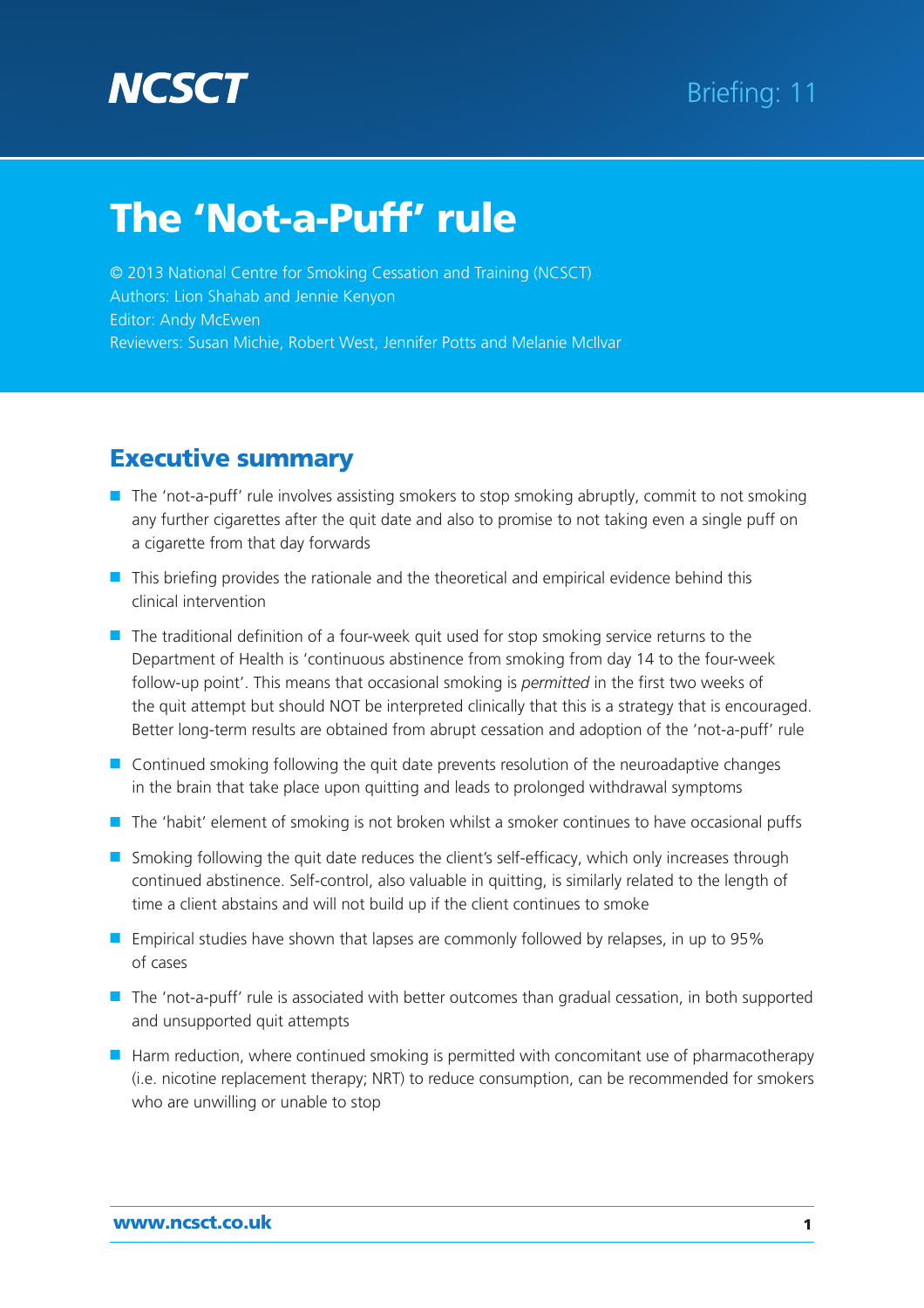

### **1. Introduction**

The 'not-a-puff' rule of smoking cessation encourages smokers to quit in an abrupt manner and to not have a single puff on a cigarette following their quit day. This is particularly important given that any smoking after the quit date seriously hampers a client's chances of successfully stopping.

The evidence for abrupt cessation is strong, however alternative models of smoking cessation are emerging, including gradual reduction approaches (with or without accompanying pharmacotherapy) leading to a quit date or those that do not require a specific quit date to be set. Whilst it is important to note that smokers who try to reduce the number of cigarettes that they smoke are more likely to go on and make a quit attempt than those smokers not trying to cut down, $1$  it is worth emphasising that this is only a strategy which can lead to a quit attempt and is not a strategy for the quit attempt itself. A review of the evidence on 'nicotine assisted reduction to stop' or 'cut down to quit' can be found elsewhere.2,3

It is also important not to conflate this issue with the harm reduction debate that aims to improve the health of smokers who would not otherwise contemplate cessation.

This review looks at the evidence surrounding the 'not-a-puff' rule in the context of this changing field, considers implications for local data reporting, and makes practice recommendations based on this.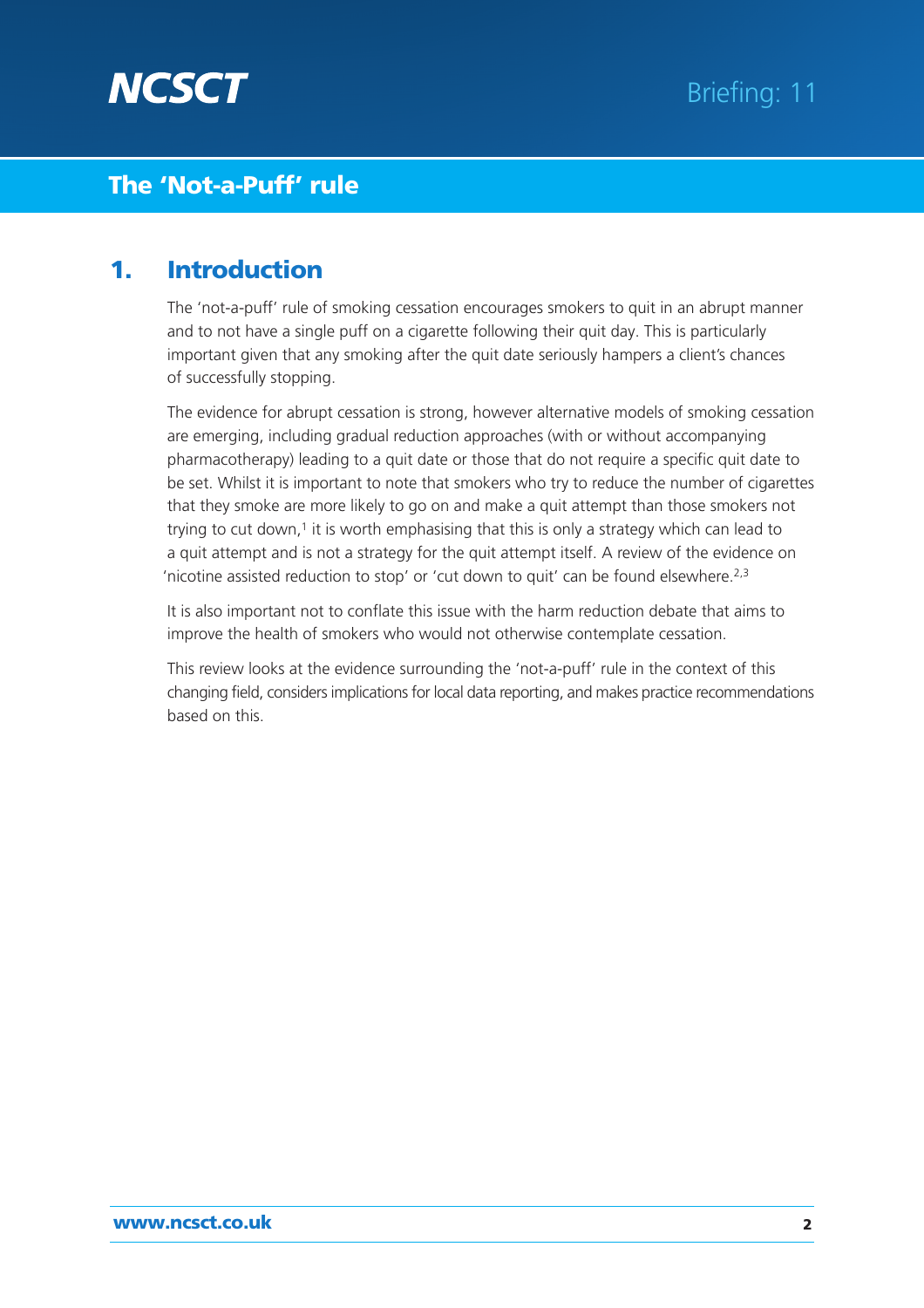

### **2. The evidence for the 'not-a-puff' rule**

### **2.1 Background**

#### **2.1.1 Definition and prevalence of 'not-a-puff' rule**

National guidelines and manuals on smoking cessation<sup>4-8</sup> often stress the importance of abrupt over gradual cessation. Meaning that smokers should be encouraged to stop smoking completely rather than be advised to cut down cigarette consumption leading to complete cessation over a period of time. The 'not-a-puff' rule represents the most exact form of abrupt cessation whereby smokers attending stop smoking services are asked not only to commit to not smoking any further cigarettes after the quit date but also to refrain from taking even a single puff on a cigarette from that day onward. This is in contrast to somewhat more lenient definitions that allow smokers up to five cigarettes post quit day to be counted as continuously abstinent.<sup>4</sup> Whilst direct data on the prevalence of the 'not-a-puff' rule are not available, over a third of English Stop Smoking Service (SSS) explicitly emphasise abrupt cessation in their treatment manuals.<sup>5</sup> which is likely to include reference to the 'not-a-puff' rule.

### **2.1.2 Emerging evidence for gradual cessation**

In general, abrupt cessation is favoured over gradual cessation for a number of reasons. First, there is good evidence to suggest that cutting cigarette consumption leads to 'compensatory smoking'.9 This means that smokers adjust the way they smoke cigarettes, smoking them more intensely and for longer in order to maintain a constant level of nicotine,<sup>10</sup> and thereby remaining exposed to similar levels of toxins.11–13 Second, data on the impact of gradual reduction on eventual smoking cessation in unaided quit attempts is rather mixed, with only some studies finding a positive effect<sup>14–16</sup> whereas others do not.<sup>17–19</sup> However, there is growing evidence that smokers not intending to stop smoking, who use aids such as nicotine replacement therapy (NRT) whilst reducing cigarette consumption, are more likely to stop smoking than those who do not.<sup>20</sup> This group of smokers is unlikely to attend stop smoking services however; for those smokers who do engage with SSS (generally those who have decided to quit) then there is no benefit in advocating cutting down or deferring the quit date.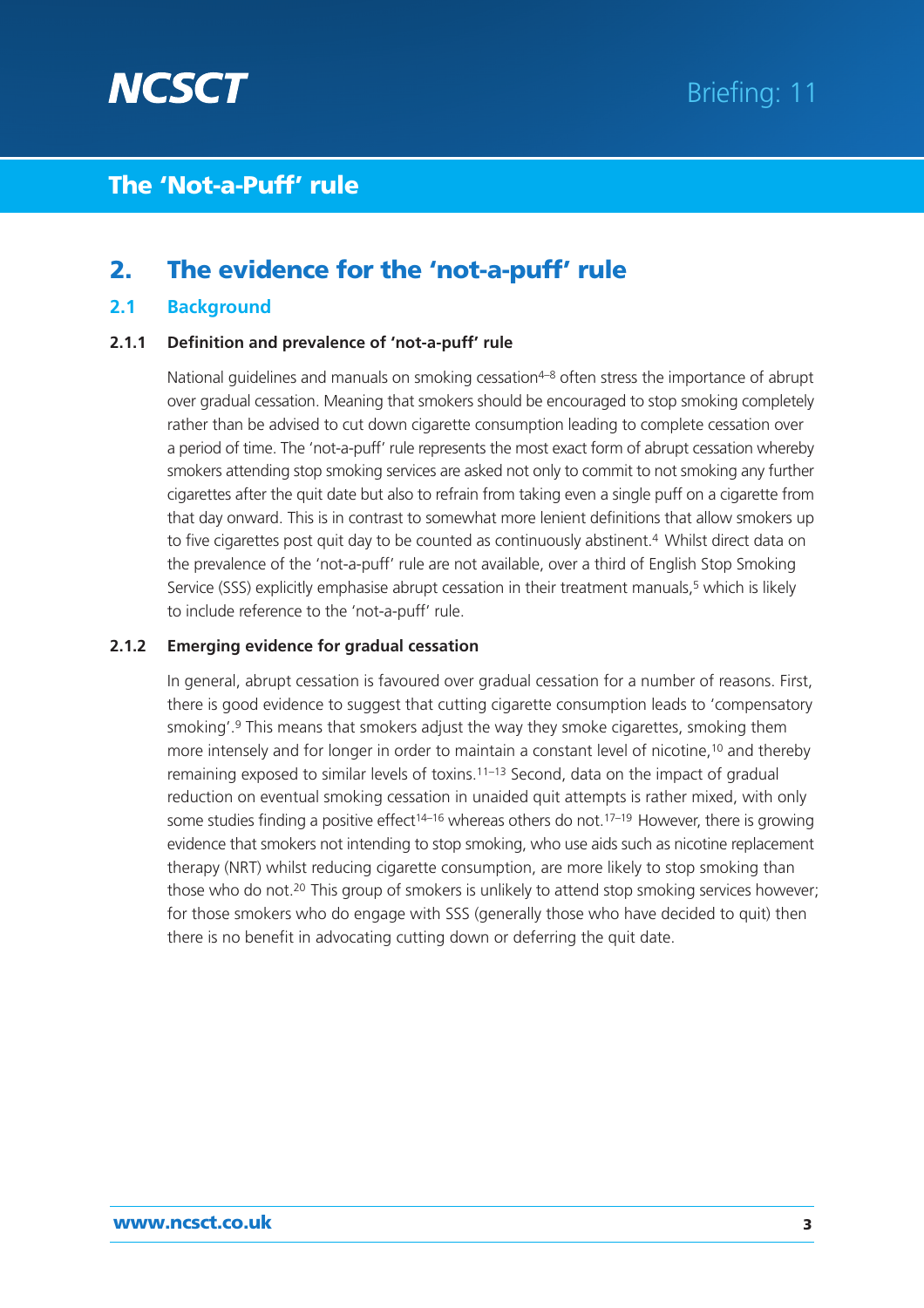

### **2.2 Evidence base**

#### **2.2.1 Theoretical research**

There are good theoretical reasons why following the 'not-a-puff' rule should be more effective than a more permissive approach to smoking cessation.

At the most basic level, neurobiological research into nicotine addiction has shown that nicotine binds to nicotinic acetylcholine receptors in the mesocorticolimbic dopaminergic system<sup>21</sup> leading to the release of the reward transmitter dopamine in the nucleus accumbens and the associated extended amygdala,<sup>22</sup> both of which influence the acute rewards experienced after ingesting a drug (in this case nicotine).23 Chronic exposure to nicotine quickly leads to molecular and neurochemical changes in this reward pathway, including a decrease in dopamine release due to desensitisation, which results in the smoker experiencing unpleasant withdrawal symptoms during periods of abstinence.24 However, neuroadaptive changes are reversed following smoking cessation25 and most withdrawal symptoms disappear within a month.26 These neurobiological effects underpin behaviour and can be understood in terms of 'operant learning theory' which involves both positive and negative reinforcement. Smoking leads to the experience of pleasant feelings or reward (positive reinforcement) and the relief of aversive withdrawal symptoms (negative reinforcement). Abstinence is *punished* due to the occurrence of withdrawal symptoms and over time these processes result in dependence.<sup>27</sup> In order to overcome this dependence, this cycle of reinforcement and punishment needs to be broken so as to unlearn the behaviour and to allow the neurobiological substrate to revert to its initial state.

In addition, smoking has all the trademarks of a habit; it is frequently performed, mostly automatic and cued by context. Habits are particularly hard to break when there are confounding cues, as is the case with smoking.28 Consistent with this, research suggests that habitual behaviours can lead to unintentional 'slips' in the presence of cues such as other people smoking.29 Thus, everything else being equal, any continued smoking, even a single puff, would risk undermining a quit attempt according to both neurobiological and learning theories.

This conclusion is supported by general psychological and social cognition theories. For instance, it is often observed that when a particular self-imposed rule (e.g. not smoking) is broken once (e.g. having a cigarette), people tend to abandon their behavioural aims (i.e. the quit attempt) rather than carry on trying to stick to the rule. This 'abstinence violation effect' is thought to be the result of the negative emotions, such as guilt and reduced self-efficacy,<sup>30,31</sup> that the person experienced on breaking their rule. These cognitive changes have been shown to occur in smokers who lapse32 and there is some evidence that this may be associated with progression to relapse,<sup>33</sup> though findings are not always consistent.<sup>34</sup>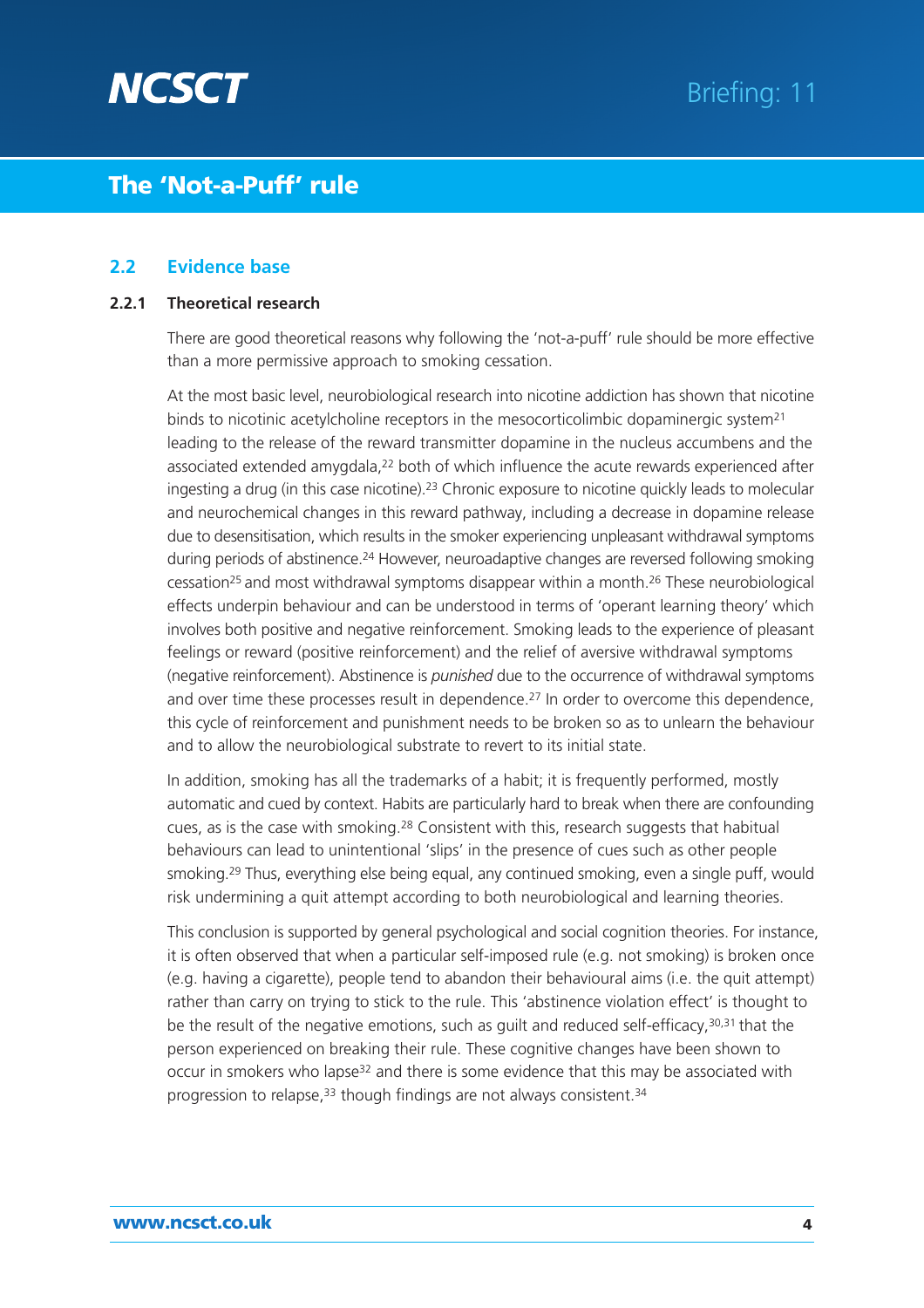

According to social cognitive theory,  $*35$  and dynamic feedback models,  $*36,37$  self-efficacy (the belief that somebody has in their ability to carry out a given behaviour) is a pre-requisite for successful behaviour change, and variation in self-efficacy has been shown to predict relapse.38 One way to increase self-efficacy is through mastery experience – the successful engagement in the target behaviour.<sup>39</sup> It follows that the longer the behaviour change can be enacted (e.g. going without a cigarette), the greater the resultant perceived self-efficacy for that behaviour and the more the person believes in their ability to make that behaviour change. The inverse is observed for lapses in the behaviour, as has been shown for smoking cessation where self-efficacy has been found to fall following a lapse.<sup>40</sup> These findings therefore favour complete abstinence, with not a single puff on a cigarette, as an approach which should maintain smoking cessation and to avoid the possibility of the 'abstinence violation effect' which may lead to a full relapse.

Allowing oneself a puff on a cigarette also predicts consequences for self-control. Models of self-regulation and ego-depletion suggest that self-control works like a muscle drawing from common limited resources within the individual. Since smoking cessation is effortful, this model predicts that complete cessation is likely to deplete these resources in the short-term but through repeated exercise (continued abstinence), these resources will be restored and selfcontrol will increase.41 For this reason, having even a single puff on a cigarette is likely to weaken this 'muscle' and erode self-control, eventually increasing the risk of relapse.

Looking at the bigger picture, integrative theories of motivation such as PRIME theory (www.primetheory.com) also consider the importance of identity, which in turn provides the foundation of personal norms that shape and set boundaries on an individual's behaviour.42 It is argued that a sense of self or identity is an important source of motivation. This identity leads to the adoption of rules (e.g. I must not smoke) and the stronger the identity the more likely it is that the individual will overcome competing wants and needs (i.e. going back to smoking).43 It follows that embracing a clear 'not-a-puff' rule enables the formation of a deep non-smoker identity that should be more effective in preventing relapse than a weaker rule such as 'I'm trying not to smoke'. This rationale is supported by research showing that a substantial proportion of quit attempts fail because of the smoker's perception that abstinence can be briefly suspended and resumed again.44

- \* A theory of social learning that explains how people acquire and maintain certain behaviour patterns and the basis for intervention strategies
- \*\* Psychological simulation that uses outcome data from prior experience to influence and predict future behaviour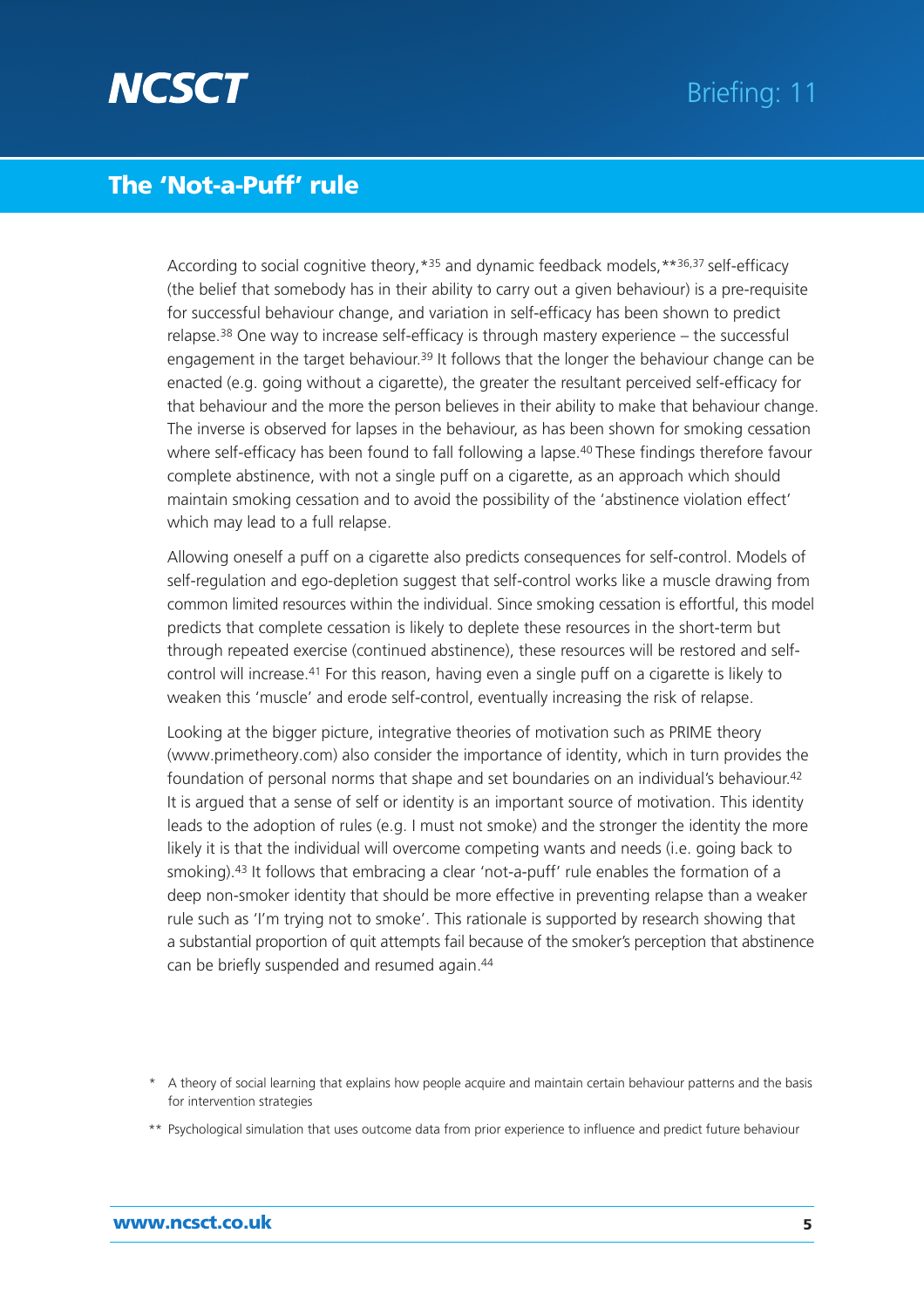

#### **2.2.2 Empirical research**

*Figure 1:*

These theoretical considerations are in part borne out by research evidence. However, it should be noted that there have been no direct comparisons of the 'not-a-puff' rule with other approaches to quitting. Best available evidence mainly derives from trials comparing the efficacy of a gradual approach to smoking cessation with an abrupt approach. Given that abrupt cessation is largely analogous to adopting the 'not-a-puff' rule (as both emphasise complete abstinence, from cigarettes and puffing respectively) this provides a basis for extrapolation.

Research investigating the natural progression of quit attempts from lapse to relapse suggests that a first lapse, such as puffing on a cigarette, almost inevitably progresses to a relapse. This has been found to occur in unsupported as well as supported quit attempts and is not limited to those following a 'not-a-puff' rule.<sup>45-48</sup> Estimates can be as high as 95%,<sup>49</sup> and a first lapse is very quickly followed by a second lapse (Figure 1). Few people are able to overcome this momentum and manage to return to abstinence. This finding is corroborated by reviews of the progression to relapse in unaided quit attempts which suggest that the majority of smokers relapse within a week.<sup>50</sup> These findings suggest that adopting a strict 'not-a-puff' rule is particularly important for the early part of a quit attempt, as it is early rather than late lapses that are most detrimental to a quit attempt.





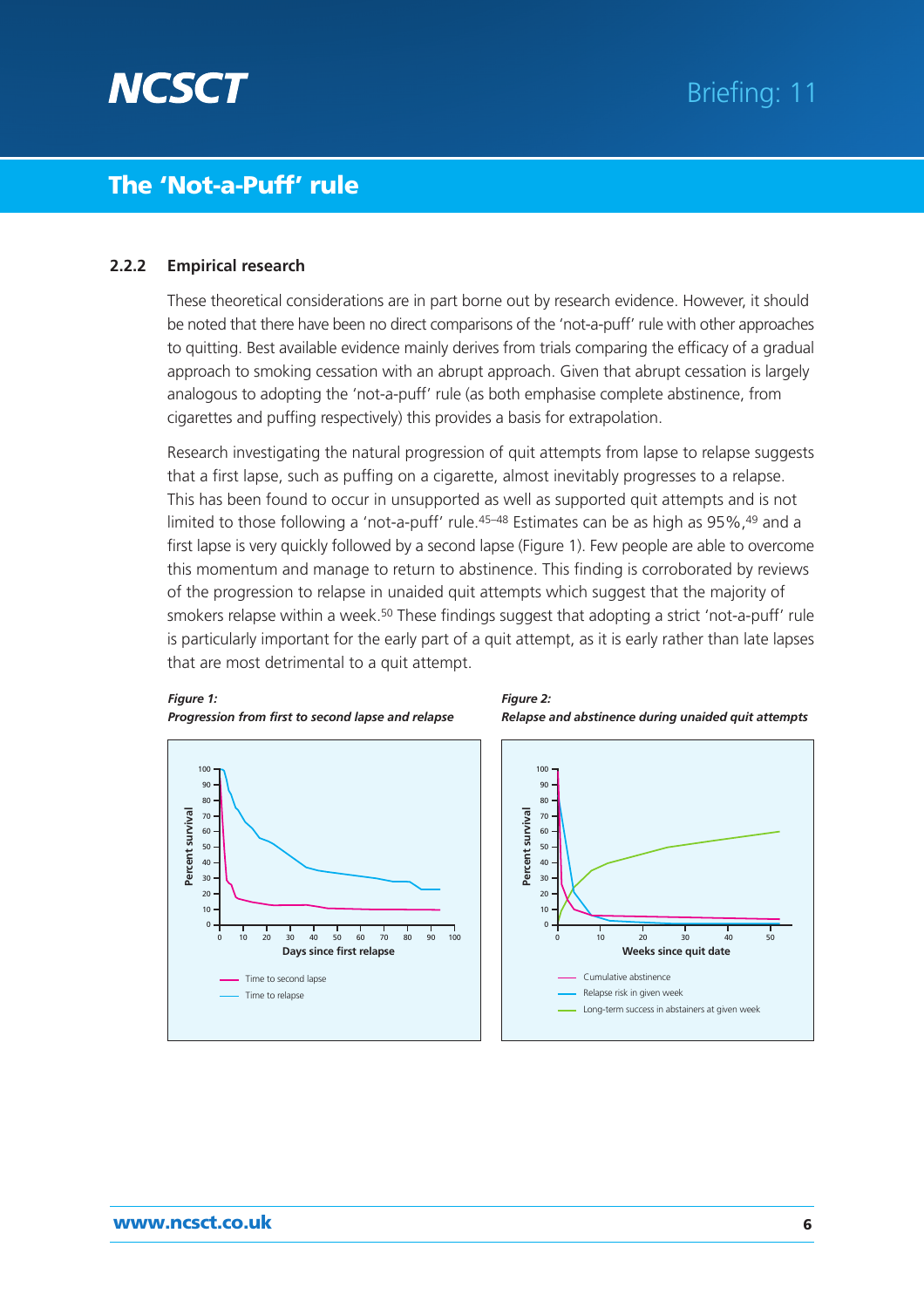

Studies that have compared the relative efficacy of gradual and abrupt cessation within the context of both aided and unaided quit attempts provide another source of evidence for the 'not-a-puff' rule. Surveys of smokers from the general population who have stopped without any particular pharmacological or behavioural support, have shown that abrupt cessation is nearly twice as likely to lead to long-term abstinence as gradually working towards cessation by cutting down.51,52 By contrast, there is no evidence that reducing consumption prior to a set quit date has a detrimental effect on smoking cessation compared with abrupt cessation, irrespective of whether prior reduction is unaided or supported by pharmacotherapy.<sup>53</sup> However, even in this scenario, smokers are still encouraged to stop smoking completely following the target quit date.

This differs from where smokers are instructed to reduce their cigarette consumption without being required to set a target quit date. A number of recent reviews have evaluated this approach when provided in conjunction with support.<sup>20,54,55</sup> The evidence suggests that smokers not motivated to quit who reduce cigarette consumption using NRT are more likely to stop smoking successfully than those who engage in unassisted smoking reduction. However, abstinence rates obtained in these trials are significantly lower than those observed in studies in which NRT is provided to assist abrupt cessation (Figure 3).<sup>56</sup> It is difficult to compare these results directly due to the different characteristics of smokers included in the studies, in particular their motivation to stop. However, in the absence of randomised controlled trials that assign smokers to smoking reduction or abrupt cessation, these results favour the use of abrupt cessation or a 'not-a-puff' rule over gradual reduction. This interpretation is supported by observational studies of smokers attending stop smoking services that provide attendees with a choice between gradual and abrupt cessation. Results suggest that smokers who opt to stop smoking abruptly are nearly twice as likely to be abstinent at follow-up than smokers choosing gradual cessation.57



#### *Figure 3: Abstinence rates using NRT by quit route*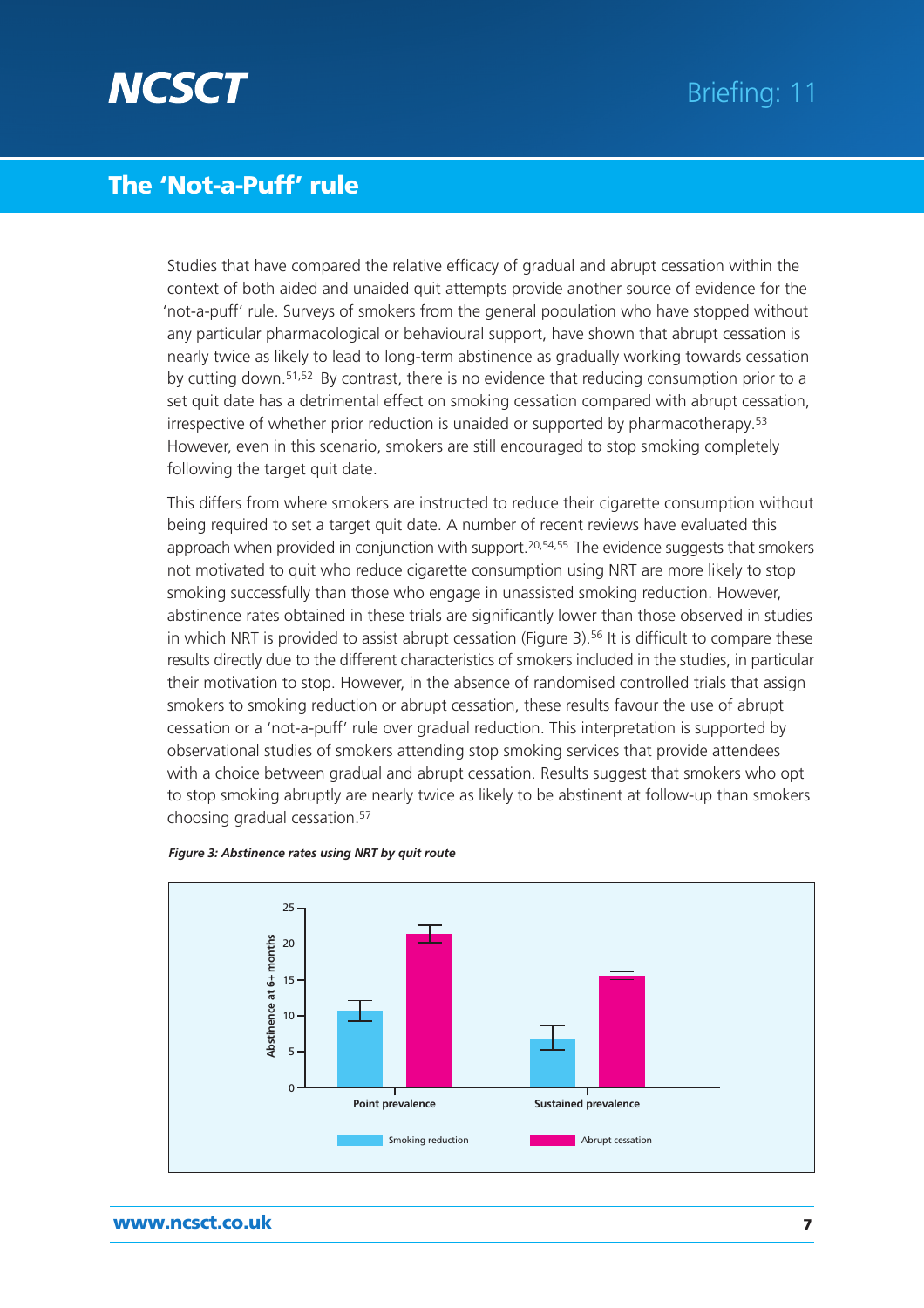

# **3. Local interpretation of national definitions of quitting and the not-a-puff rule**

### **3.1 Definitions of quitting**

### **3.1.1 The Russell Standard (clinical)**

The Russell Standard<sup>58</sup> sets out the English national standard for monitoring the throughput and success rates of local stop smoking services, allowing meaningful direct comparisons between services. It is based on key definitions:

### *3.1.1.1 Treated smoker*

A 'Treated Smoker' (TS) is a smoker who attends at least one session with a stop smoking practitioner on or prior to the quit date and sets a firm (non-movable) quit date. Smokers who attend an initial appointment but fail to attend thereafter would not be counted, neither would smokers who do not set a quit date. Smokers who have already stopped smoking at the time they first contact the services are similarly not counted.

Note that the latest Department of Health Service and Monitoring Guidance allows data for those who have stopped smoking for less than 48 hours to be submitted as 'spontaneous quitters'.4 This was in recognition of certain smoking populations such as hospital inpatients and pregnant women where, in many cases, their first contact with the service will fall after they have stopped smoking.

#### *3.1.1.2 Self-reported four-week quitter*

A treated smoker is counted as a self-reported 4-week quitter (SR4WQ) if s/he is assessed (face-to-face, by post, email or telephone) four weeks after the quit date (minus three days or plus 14 days; 25–42 days post quit date) and states that s/he has not smoked even a single puff on a cigarette in the past two weeks.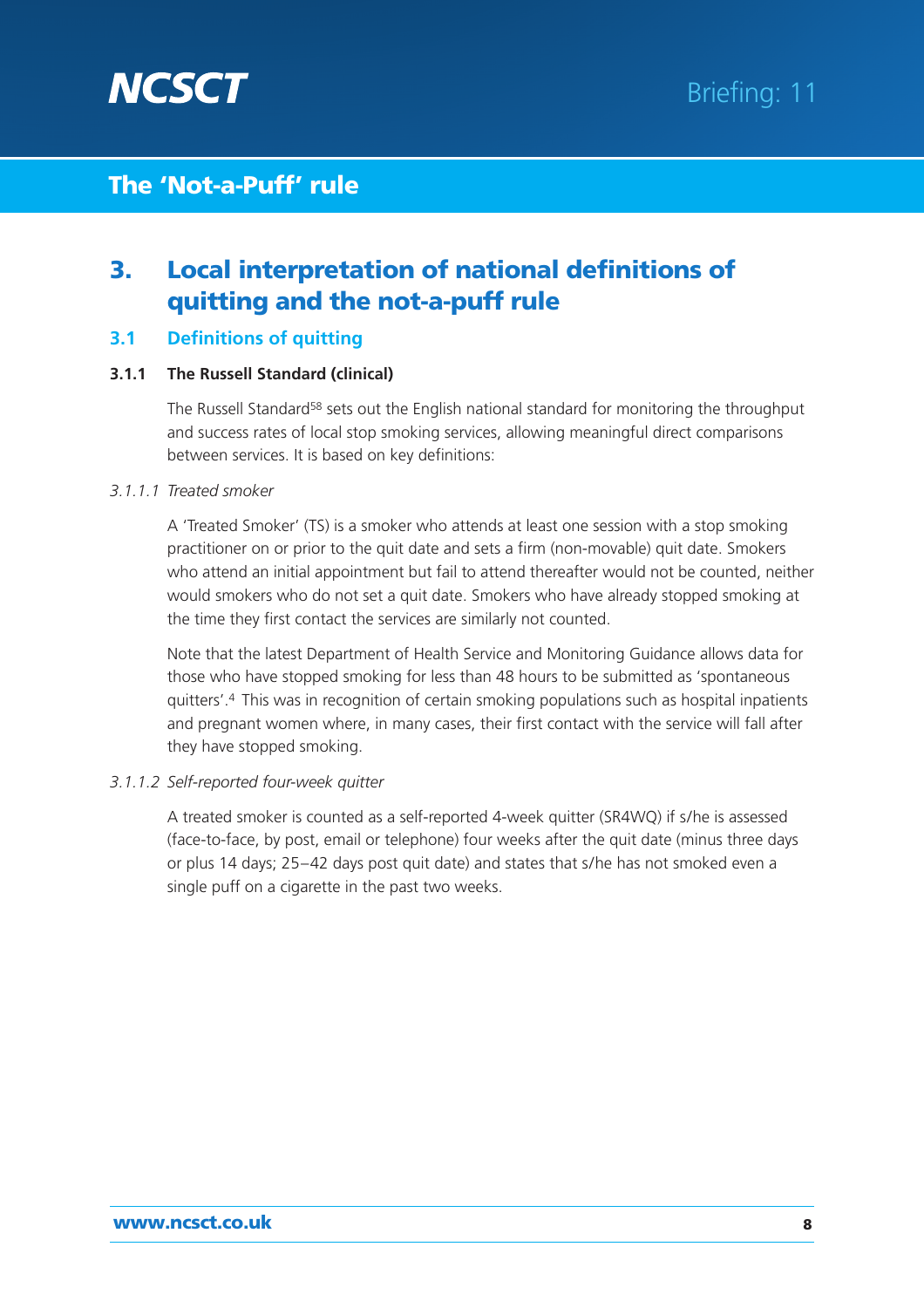

### *3.1.1.3 CO-verified four-week quitter*

A treated smoker is counted as a 'CO-verified 4-week quitter' (4WQ) if s/he is a self-reported 4-week quitter and additionally has her / his expired carbon monoxide (CO) measured four weeks after the designated quit date (minus three days or plus 14 days; 25–42 days post quit date) and it is found to be less than 10ppm.

The data required for the local stop smoking service quarterly data submissions to the NHS Information Centre, as described in the Department of Health Service Delivery and Monitoring Guidance,4 are based on the Russell Standard. Data needs to be submitted for all treated smokers and clients whose follow-up data fall outside the 25– 42 day time span cannot be counted in the stop smoking service return. CO-verification should be conducted face-to-face and should be carried out in at least 85% of self-reported four-week quitters. Cotinine (a metabolite of nicotine) levels can be assessed using postal sample collections if needed.

### **3.2 Local interpretation**

The definition of four-week quitter, where smokers only need to report not smoking even a single puff on a cigarette in the two weeks leading up to their four-week follow-up appointment, is open to confusion and misinterpretation.

Anecdotal evidence indicates that some practitioners, and commissioners and managers of stop smoking services have interpreted this rule as meaning that clients are 'allowed' to smoke in the first two weeks of their quit attempt. This is in direct contrast to the evidence supporting the adoption of the 'not-a-puff' rule and where this is regular practice, the published four-week quit rates of stop smoking services will be misleadingly high as they are really reporting on two-week quit rates.

Additionally, this rule has led to the possibility that some stop smoking practitioners might wait until a client has not smoked for two weeks and then 'backdate' the client's quit date; this is not permitted according to current Department of Health guidance.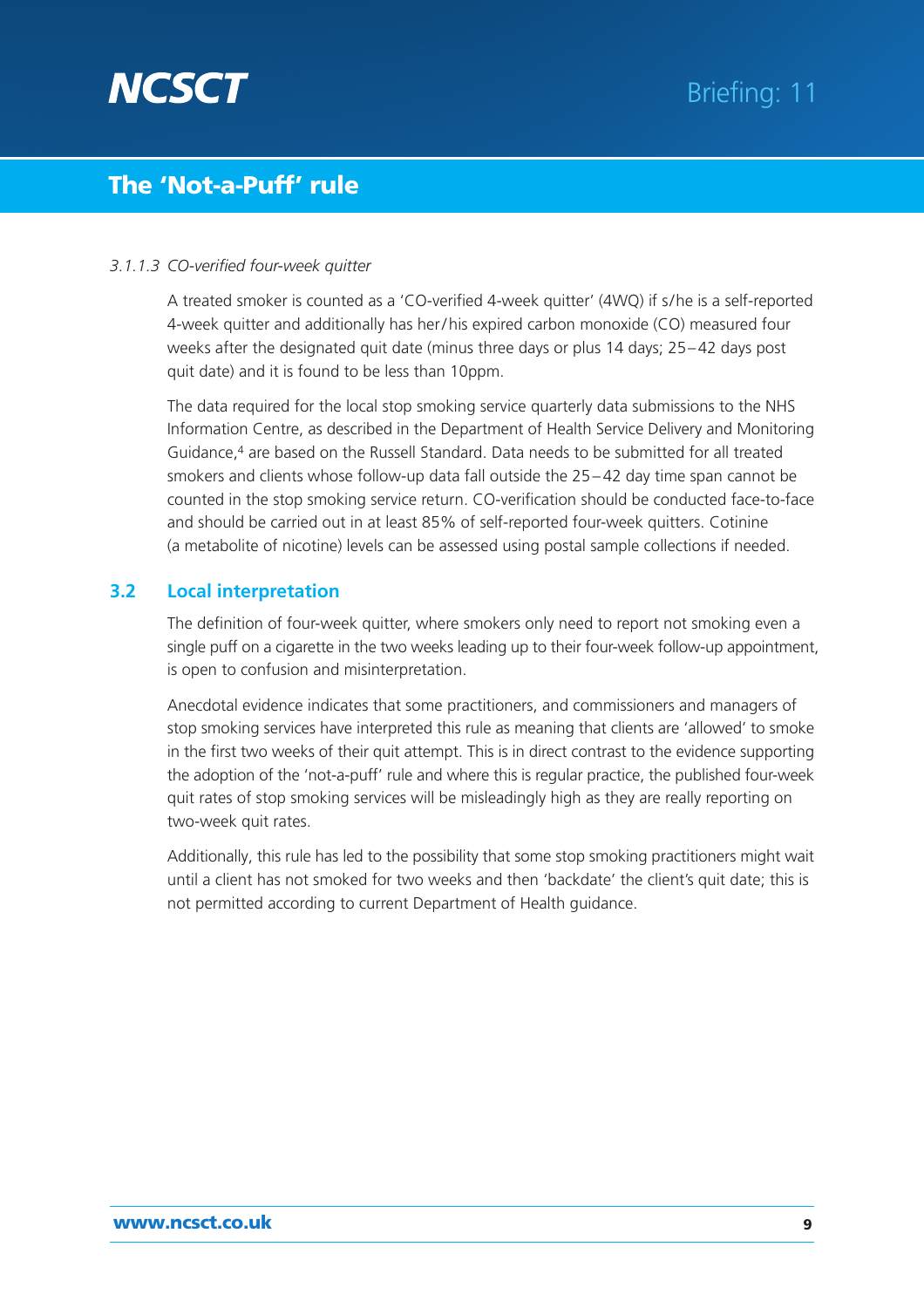

### **4. Conclusion**

The best available theoretical and empirical evidence suggests that the adoption of a strict 'not-a-puff' rule following a set quit date is likely to be more successful than a more lenient rule, where smokers cut down more gradually or are 'allowed' to smoke in the first two weeks of their quit attempt. Theories agree that breaking behavioural goals by having even a puff on a cigarette increases the risk of reinforcing engrained behavioural patterns, maintaining physical dependence and nicotine-dependent changes in the brain as well as undermining cognitive resources and identity formation as a non-smoker.

Whilst direct data assessing the 'not-a-puff' rule are not available, empirical studies show that initial lapses commonly result in relapses and indicate that abrupt cessation, and consequently the 'not-a-puff' rule, is associated with better outcomes than either gradual cessation in unaided quit attempts or gradual reduction in supported quit attempts.

It is important not to conflate this issue with the harm reduction debate that aims to improve the health of smokers who would not otherwise contemplate cessation.59 In this case, evidence suggests that smokers may benefit adopting a more lenient approach to cessation if they are also encouraged to use pharmacotherapy, something which is now possible due to recent changes to NRT licensing.60 However, this approach is only justified in smokers who are unwilling or unable to stop, in order to reduce their likely risk of continued smoking; it should not be recommended to smokers who are already motivated to quit. For this reason current evidence would support the view that, in the first instance, smokers attending stop smoking services should be encouraged to adopt the 'not-a-puff' rule, stopping smoking completely after the quit date, so as to give themselves the best chance to succeed.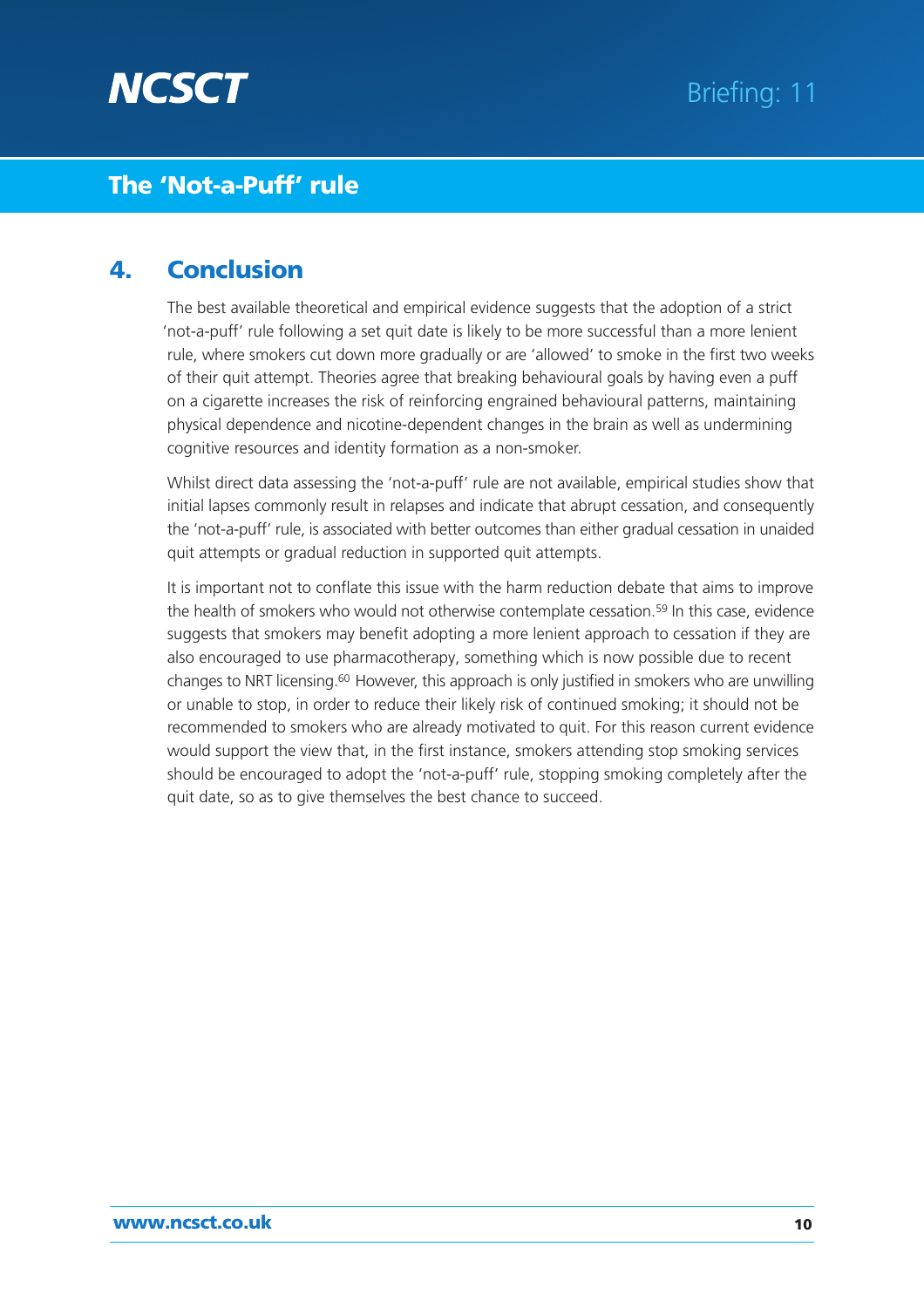

### **References**

- 1. Hughes JR, Carpenter MJ. (2006) Does smoking reduction increase future cessation and decrease disease risk? A qualitative review. *Nicotine Tob Res*; 8(6):739–749.
- 2. Moore D, Aveyard P, Connock M, Wang D, Fry-Smith A, Barton P. (2009) Effectiveness and safety of nicotine replacement therapy assisted reduction to stop smoking: systematic review and meta-analysis. *BMJ*; 338:b1024.
- 3. Shahab L (Editor: Mcewen A) (2010) Smoking reduction. London, National Centre for Smoking Cessation and Training (NCSCT) www.ncsct.co.uk/publication\_smoking\_reduction.php
- 4. Local Stop Smoking Services (2012) Key updates to the 2011/12 service delivery and monitoring guidance for 2012/13. London: Department of Health, September 2012.
- 5. West R, McNeill A, Raw M. (2000) Smoking cessation guidelines for health professionals: an update. Health Education Authority. *Thorax*; 55(12): 987–99.
- 6. USDHHS. Clinical Practical Guidelines (2008) Treating Tobacco Use and Dependence 2008 Update. Rockville, MD: US Department of Health and Human Services, P.H.S.
- 7. National Institute for Health and Clinical Excellence (2008). Smoking cessation services in primary care, pharmacies, local authorities and workplaces, particularly for manual working groups, pregnant women and hard to reach communities. NICE public health guidance 10. London: National Institute for Health & Clinical Excellence.
- 8. McEwen A, Hajek P, McRobbie H, West R. (2006) Manual of smoking cessation. Oxford: Blackwell Publishing.
- 9. West R, Walia A, Hyder N, Shahab L, Michie S. (2010) Behavior change techniques used by the English Stop Smoking Services and their associations with short-term quit outcomes. *Nicotine Tob Res*; 12(7): 742–7.
- 10. Frost C, Fullerton FM, Stephen AM, Stone R, Nicolaides-Bouman A, Densem J et al. (1995) The tar reduction study: randomised trial of the effect of cigarette tar yield reduction on compensatory smoking. *Thorax*; 50(10): 1038–43.
- 11. Benowitz NL, Jacob P, III, Kozlowski LT, Yu L. (1986) Influence of smoking fewer cigarettes on exposure to tar, nicotine, and carbon monoxide. *N Engl J Med*; 315(21): 1310–13.
- 12. Hurt RD, Croghan GA, Wolter TD, Croghan IT, Offord KP, Williams GM et al. (2000) Does smoking reduction result in reduction of biomarkers associated with harm? A pilot study using a nicotine inhaler. *Nicotine Tob Res*; 2(4): 327–36.
- 13. Godtfredsen NS, Prescott E, Vestbo J, Osler M. (2006) Smoking reduction and biomarkers in two longitudinal studies. *Addiction*; 101(10):1516–1522.
- 14. Broms U, Korhonen T, Kaprio J. (2008) Smoking reduction predicts cessation: longitudinal evidence from the Finnish adult twin cohort. *Nicotine Tob Res*; 10(3): 423–7.
- 15. Falba T, Jofre-Bonet M, Busch S, Duchovny N, Sindelar J. (2004) Reduction of quantity smoked predicts future cessation among older smokers. *Addiction*; 99(1) :93–102.
- 16. Farkas AJ. (1999) When does cigarette fading increase the likelihood of future cessation? *Ann Behav Med*; 21(1): 71–6.
- 17. Meyer C, Rumpf HJ, Schumann A, Hapke U, John U. (2003) Intentionally reduced smoking among untreated general population smokers: prevalence, stability, prediction of smoking behaviour change and differences between subjects choosing either reduction or abstinence. *Addiction*; 98(8): 1101–10.
- 18. Hughes J, Lindgren P, Connett J, Nides M. (2004) Smoking reduction in the Lung Health Study. *Nicotine Tob Res*; 6(2): 275–80.
- 19. Hughes JR, Cummings KM, Hyland A. (1999) Ability of smokers to reduce their smoking and its association with future smoking cessation. *Addiction*; 94(1): 109–14.
- 20. Moore D, Aveyard P, Connock M, Wang D, Fry-Smith A, Barton P. (2009) Effectiveness and safety of nicotine replacement therapy assisted reduction to stop smoking: systematic review and meta-analysis. *BMJ*; 338: b1024.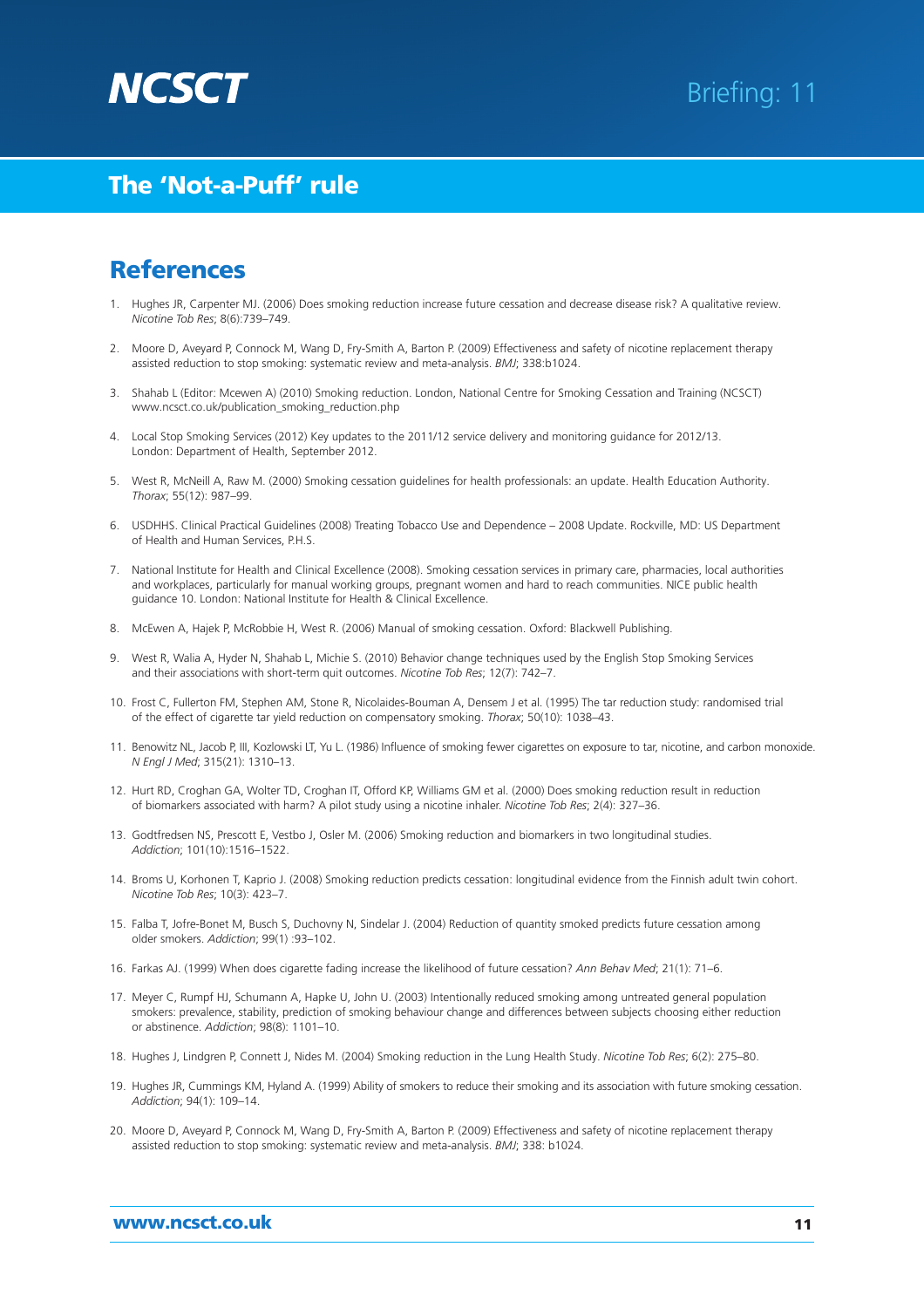

- 21. Corrigall WA, Franklin KB, Coen KM, Clarke PB. (1992) The mesolimbic dopaminergic system is implicated in the reinforcing effects of nicotine. *Psychopharmacology (Berl)*; 107(2–3): 285–9.
- 22. Watkins SS, Koob GF, Markou A. 2000) Neural mechanisms underlying nicotine addiction: acute positive reinforcement and withdrawal. *Nicotine Tob Res*; 2(1): 19–37.
- 23. Koob GF, Sanna PP, Bloom FE. (1998) Neuroscience of addiction. *Neuron*; 21(3): 467–76.
- 24. Vezina P, McGehee DS, Green WN. (2007) Exposure to nicotine and sensitization of nicotine-induced behaviors. *Prog Neuropsychopharmacol Biol Psychiatry*; 31(8): 1625–138.
- 25. Cosgrove KP, Batis J, Bois F, Maciejewski PK, Esterlis I, Kloczynski T et al. (2009) Beta2-Nicotinic acetylcholine receptor availability during acute and prolonged abstinence from tobacco smoking. *Arch Gen Psychiatry*; 66(6): 666–76.
- 26. Hughes JR. (2007) Effects of abstinence from tobacco: valid symptoms and time course. *Nicotine Tob Res*; 9(3): 315–27.
- 27. West R, Shiffman S. (2007) Fast Facts: Smoking cessation. 2nd ed. Oxford: Health Press.
- 28. Tiffany ST. (1990) A Cognitive Model of Drug Urges and Drug-Use Behavior Role of Automatic and Nonautomatic Processes. *Psychological Review*; 97(2): 147–68.
- 29. Niaura RS, Rohsenow DJ, Binkoff JA, Monti PM, Pedraza M, Abrams DB. (1998) Relevance of cue reactivity to understanding alcohol and smoking relapse. *J Abnorm Psychol*; 97(2): 133–52.
- 30. Marlatt G, Gordon J. (1985) Relapse Prevention: Maintenance Strategies in the Treatment of Addictive Behaviors. New York: Guildford.
- 31. Weiner B. (1985) An attributional theory of achievement motivation and emotion. *Psychol Rev*; 92(4): 548–73.
- 32. Shiffman S, Hickcox M, Paty JA, Gnys M, Kassel JD, Richards TJ. (1997) The abstinence violation effect following smoking lapses and temptations. *Cognitive Therapy and Research*; 21(5): 497–523.
- 33. Stephens RS, Curtin L, Simpson EE, Roffman RA. (1994) Testing the Abstinence Violation Effect Construct with Marijuana Cessation. *Addictive Behaviors* 1994; 19(1): 23–32.
- 34. Brandon TH, Vidrine JI, Litvin EB. (2007) Relapse and relapse prevention. *Annu Rev Clin Psychol*; 3: 257–84.
- 35. Bandura A. (1986) Social foundations of thought and action. A social cognitive theory. New York: Academic Press.
- 36. Carver, C. S., & Scheier, M. F. (1981). Attention and self-regulation: A control-theory approach to human behavior. New York: Springer-Verlag.
- 37. Carver, C. S., & Scheier, M. F. (1982). Control theory: A useful conceptual framework for personality-social, clinical and health psychology. *Psychological Bulletin*, 92, 111–135.
- 38. Gwaltney CJ, Shiffman S, Balabanis MH, Paty JA. (2005) Dynamic self-efficacy and outcome expectancies: prediction of smoking lapse and relapse. *J Abnorm Psychol*; 114(4): 661–75.
- 39. Bandura A. (1994) Self-efficacy. In: Ramachandran VS, editor. Encyclopedia of human behavior. 4 ed. New York: Academic Press. 71–81.
- 40. Shiffman S, Balabanis MH, Paty JA, Engberg J, Gwaltney CJ, Liu KS et al. (2000) Dynamic effects of self-efficacy on smoking lapse and relapse. *Health Psychol*; 19(4): 315–23.
- 41. Baumeister RF. (2003) Ego depletion and self-regulation failure: a resource model of self-control. *Alcohol Clin Exp Res* 2003; 27(2): 281–4.
- 42. West R. (2006) Theory of addiction. Oxford: Blackwell Publishing Ltd.
- 43. West R. (2009) The Multiple Facets of Cigarette Addiction and What They Mean for Encouraging and Helping Smokers to Stop. *COPD-Journal of Chronic Obstructive Pulmonary Disease*; 6(4): 277–83.
- 44. Vangeli E, Stapleton J, West R. (2010) Smoking intentions and mood preceding lapse after completion of treatment to aid smoking cessation. *Patient Educ Couns*; 81(2): 267–71.

#### www.ncsct.co.uk 12